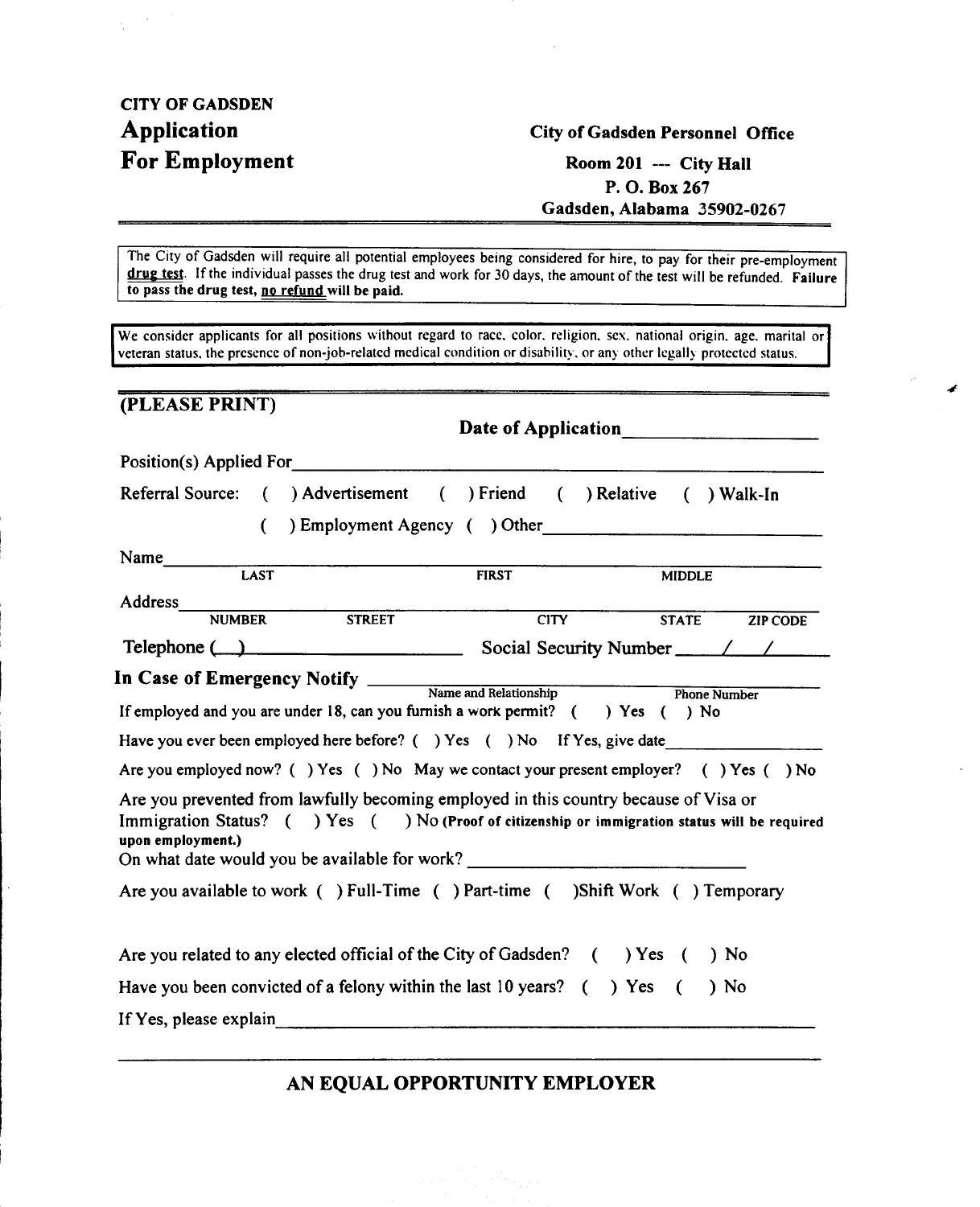| Veteran of the U.S. Military service? $\Box$ Yes $\Box$ No If Yes, Branch |  |  |
|---------------------------------------------------------------------------|--|--|
|                                                                           |  |  |
|                                                                           |  |  |

#### References:

| 1. |           |  |         |  |
|----|-----------|--|---------|--|
|    | (Name)    |  | Phone # |  |
|    | (Address) |  |         |  |
| 2. |           |  |         |  |
|    | (Name)    |  | Phone # |  |
|    | (Address) |  |         |  |
| 3. |           |  |         |  |
|    | (Name)    |  | Phone # |  |
|    | (Address) |  |         |  |

#### Note to Applicants: DO NOT ANSWER THIS QUESTION UNLESS YOU HAVE BEEN INFORMED ABOUT THE REQUIREMENTS OF THE JOB FOR WHICH YOU ARE APPLYING.

Are you capable of performing in a reasonable manner the activities involved in the job or occupation for which you have applied? A description of the activities involved in such a job or occupation will be shown upon request.

| . .<br>×. | R<br>J |
|-----------|--------|
|-----------|--------|

"

| FOR PERSONNEL DEPARTMENT USE ONLY |            |              |  |  |  |  |
|-----------------------------------|------------|--------------|--|--|--|--|
| Position(s) Applied For Is Open:  | $\Box$ Yes | $\square$ No |  |  |  |  |
| Position(s) Considered For:       |            |              |  |  |  |  |
|                                   |            | Date         |  |  |  |  |

NOTES: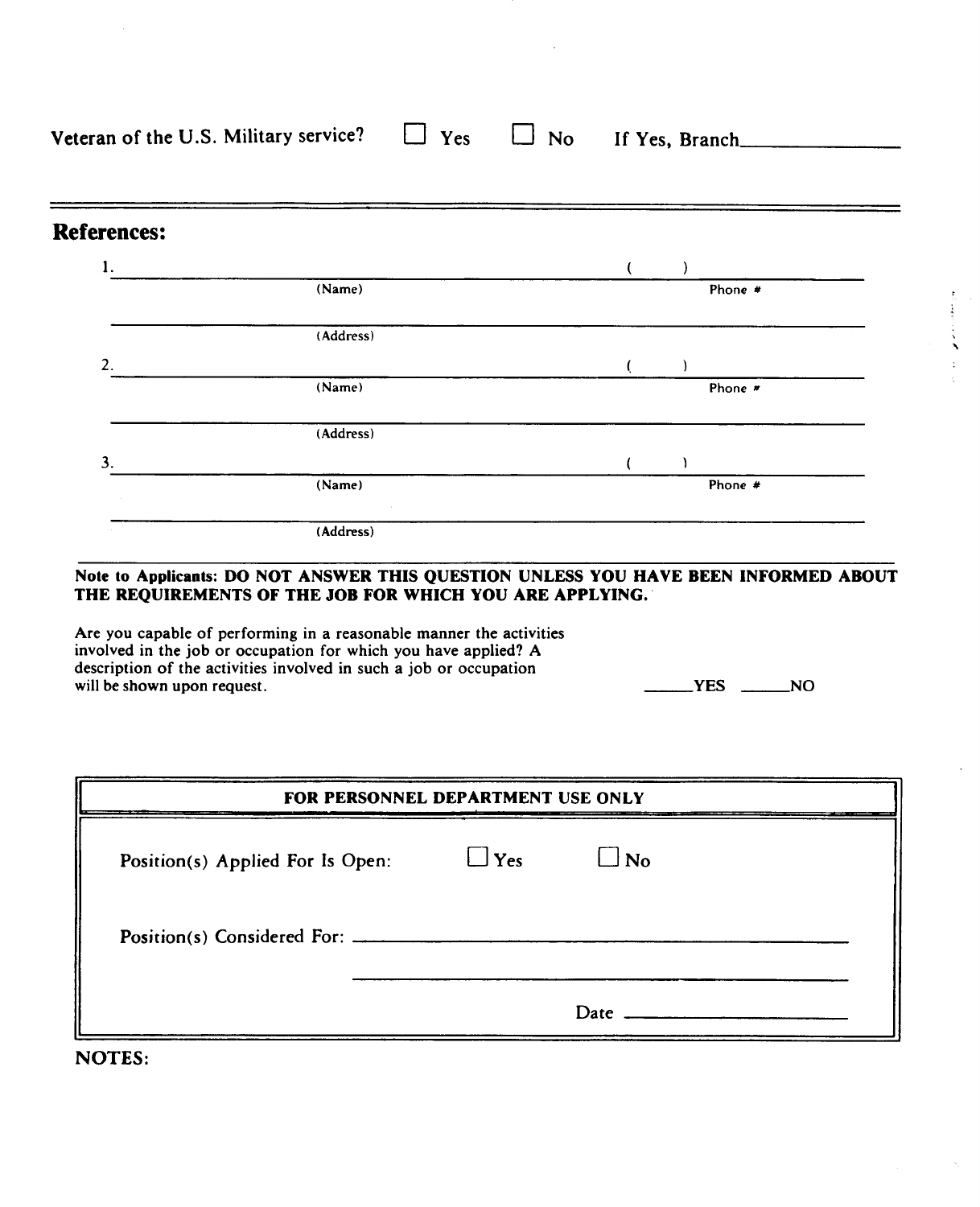## Employment Experience

Start with your present or last job. Include military service assignments and volunteer activities. You may exclude organization names which indicate race, color, religion. gender, national origin, handicap or other protected status.

|                | Employer           | Telephone |                           | <b>Dates Employed</b>     |                       |
|----------------|--------------------|-----------|---------------------------|---------------------------|-----------------------|
| $\mathbf{1}$   |                    | Δ.        | From                      | To                        | <b>Work Performed</b> |
|                | <b>Address</b>     |           |                           |                           |                       |
|                | Job Title          |           |                           | <b>Hourly Rate/Salary</b> |                       |
|                |                    |           | <b>Starting</b>           | <b>Final</b>              |                       |
|                | Supervisor         |           |                           |                           |                       |
|                | Reason for Leaving |           |                           |                           |                       |
|                | Employer           | Telephone |                           | <b>Dates Employed</b>     |                       |
| $\overline{2}$ |                    | λ.<br>€   | From                      | To                        | <b>Work Performed</b> |
|                | Address            |           |                           |                           |                       |
|                | Job Title          |           |                           | <b>Hourly Rate/Salary</b> |                       |
|                |                    |           | <b>Starting</b>           | <b>Final</b>              |                       |
|                | Supervisor         |           |                           |                           |                       |
|                | Reason for Leaving |           |                           |                           |                       |
| 3              | Employer           | Telephone |                           | <b>Dates Employed</b>     | <b>Work Performed</b> |
|                |                    | €<br>Υ,   | From                      | To                        |                       |
|                | <b>Address</b>     |           |                           |                           |                       |
|                | Job Title          |           |                           | <b>Hourly Rate/Salary</b> |                       |
|                |                    |           | <b>Starting</b>           | <b>Final</b>              |                       |
|                | Supervisor         |           |                           |                           |                       |
|                | Reason for Leaving |           |                           |                           |                       |
| $\overline{4}$ | Employer           | Telephone |                           | <b>Dates Employed</b>     | <b>Work Performed</b> |
|                |                    | )<br>€    | From                      | To                        |                       |
|                | Address            |           |                           |                           |                       |
|                | Job Title          |           | <b>Houriy Rate/Salary</b> |                           |                       |
|                |                    |           | <b>Starting</b>           | <b>Final</b>              |                       |
|                | Supervisor         |           |                           |                           |                       |
|                | Reason for Leaving |           |                           |                           |                       |
|                |                    |           |                           |                           |                       |

If you need additional space, please continue on a separate sheet of paper.

#### Special Skills and Qualifications

Summarize special skills and qualifications acquired from employment or other experience.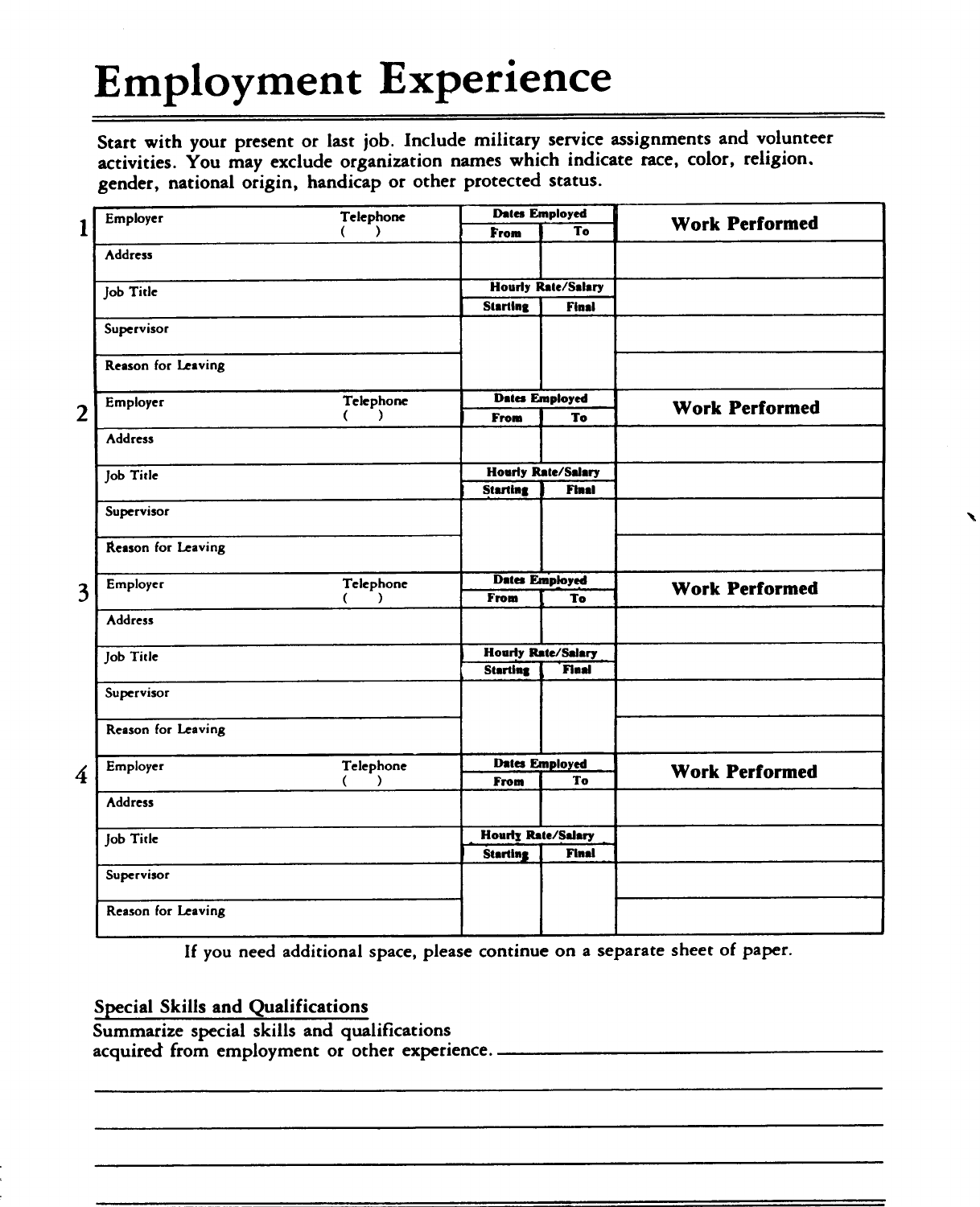### Applicant's Statement

I certify that answers given herein are true and complete to the best of my knowledge.

I authorize investigation of all statements contained in this application for employment as may be necessary in arriving at an employment decision.

This application for employment shall be considered active for a period of time not to exceed 90 days. Any applicant wishing to be considered for employment beyond this time period should inquire as to whether or not applications are being accepted at that time.

The applicant understands that neither this document nor any offer of employment from the employer constitute an employment contract.

In the event of employment, I understand that false or misleading information given in my application or interview(s) may result in discharge. I understand, also, that I am required to abide by all rules and regulations of the employer.

"-

|                  | Signature of Applicant                    | Date                              |              |
|------------------|-------------------------------------------|-----------------------------------|--------------|
|                  |                                           |                                   |              |
|                  |                                           |                                   |              |
|                  |                                           |                                   |              |
|                  |                                           | For Personnel Department Use Only |              |
|                  | Arrange Interview $\Box$ Yes<br>$\Box$ No |                                   |              |
|                  |                                           |                                   |              |
|                  |                                           | <b>INTERVIEWER</b>                | <b>DATE</b>  |
| Employed         |                                           | Yes No Date of Employment         |              |
|                  | Hourly Rate/                              |                                   |              |
|                  | Job Title                                 |                                   |              |
|                  |                                           | $By$ $\frac{1}{NAME AND TITLE}$   | Date         |
| <b>EDUCATION</b> | <b>EXPERIENCE</b>                         | <b>SELF DEVELOPMENT</b>           | <b>TOTAL</b> |
|                  |                                           |                                   |              |
|                  |                                           |                                   |              |

NOTES:

I i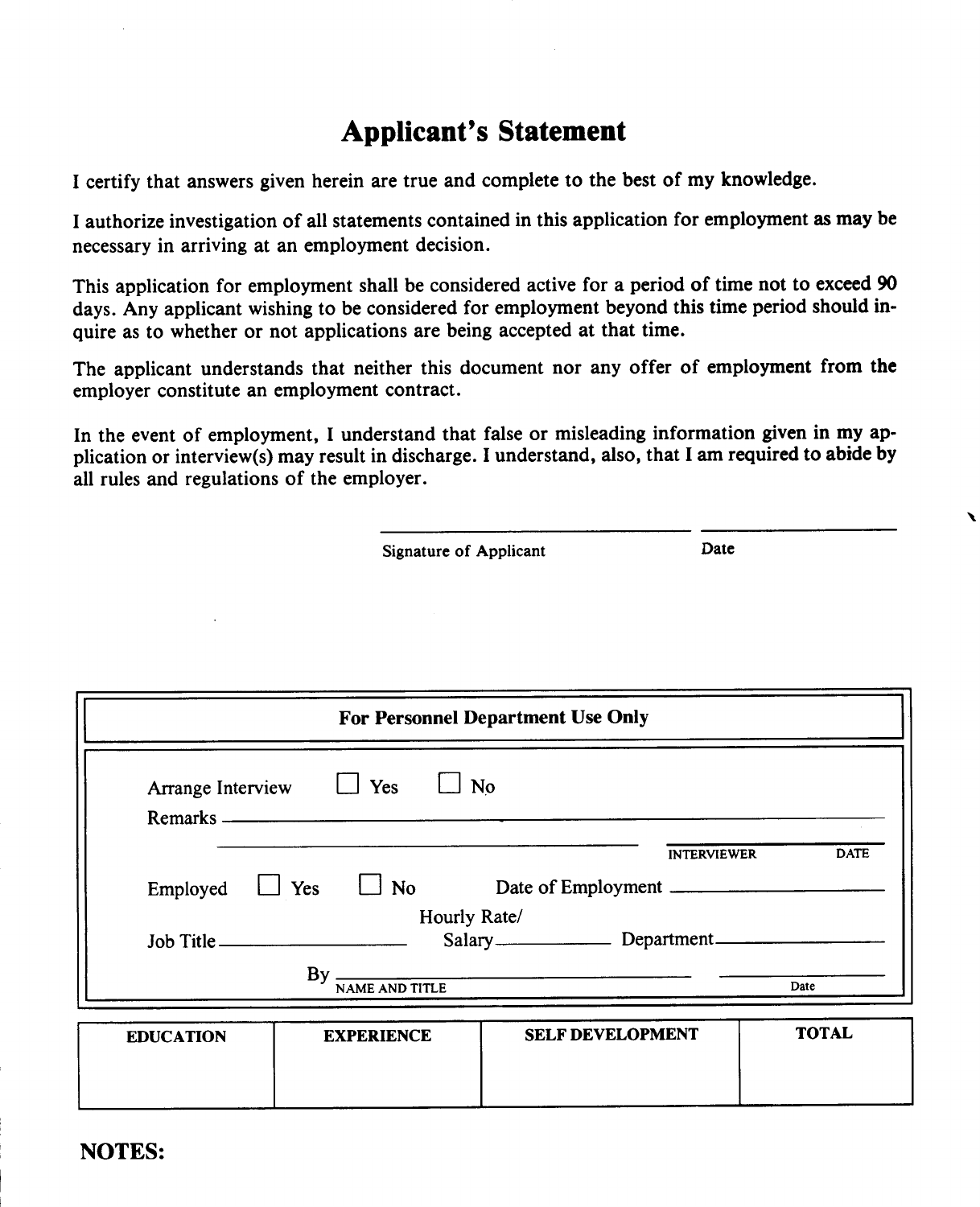## **Education**

|                                                                                                       | Elementary              |    |   |   |   | High |    |    | College/University |  |   | Graduate/<br>Professional |                  |   |   |   |   |
|-------------------------------------------------------------------------------------------------------|-------------------------|----|---|---|---|------|----|----|--------------------|--|---|---------------------------|------------------|---|---|---|---|
| School Name and<br><b>Address</b>                                                                     |                         |    |   |   |   |      |    |    |                    |  |   |                           |                  |   |   |   |   |
| Years<br>Completed/Degree                                                                             | $\overline{\mathbf{4}}$ | 5. | 6 | 7 | 8 | 9    | 10 | 11 | 12                 |  | 2 | 3                         | $\boldsymbol{4}$ | 1 | 2 | Ł | 4 |
| Diploma/Degree                                                                                        |                         |    |   |   |   |      |    |    |                    |  |   |                           |                  |   |   |   |   |
| <b>Describe Course</b><br>Of Study:                                                                   |                         |    |   |   |   |      |    |    |                    |  |   |                           |                  |   |   |   |   |
| <b>Describe Specialized</b><br>Training, Apprenticeship,<br>Skills and Extra-Curricular<br>Actitivies |                         |    |   |   |   |      |    |    |                    |  |   |                           |                  |   |   |   |   |

Honors Received: State any additional information you feel may be helpful to us in considering your application.

List the kinds of equipment you can operate and the degree of your proficiency ( if operation of the equipment might be considered relevant to the job you seek ).

LAST NOT THE FIRST THE RESOLUTION OF THE MIDDLE BIRTH NAME , do hereby authorize the release of any record including convictions and my personal Motor Vehicle Record on file with any law enforcement agency to the Personnel Director of the City of Gadsden. I understand my employment will not be final and complete until this information has been considered and I have been fully approved for employment, Pursuant to R 120-91, all new employees regardless of status will be referred for a pre-employment drug screening. I understand if I am considered, employment will not be completed until a drug test is given. SIGNATURE DATE OF BIRTH **Example 2018** The Second Second Second Second Second Second Second Second Second Second Second Second Second Second Second Second Second Second Second Second Second Second Second Second Second Second Second

PLACE OF BIRTH

(City / State or County)

I, of the Personnel Department of the City of Gadsden have been authorized by the City of Gadsden to check on the above person's Police Record and Personal Motor Vehicle Record by mail / in person.

OATF. SIGNATURE